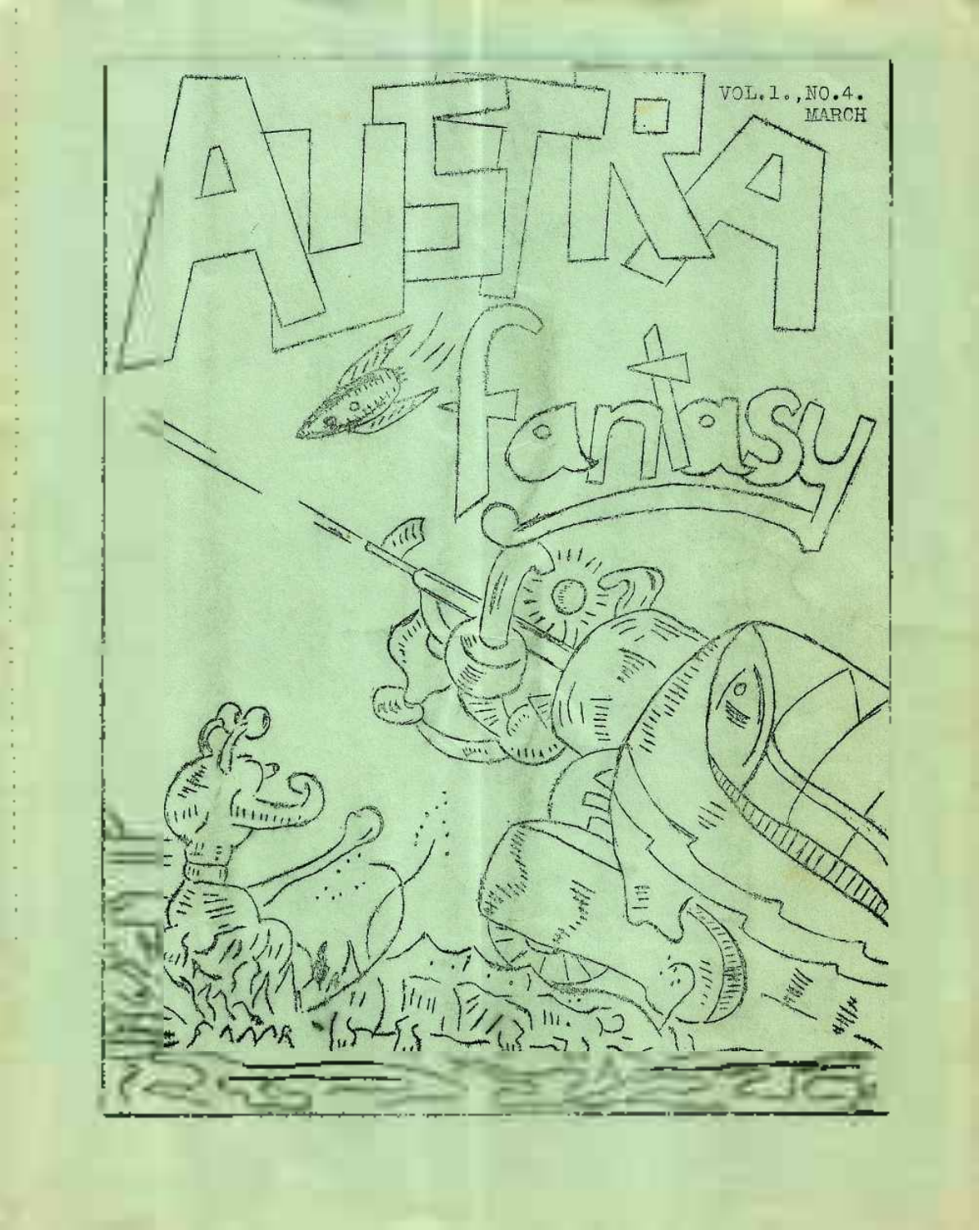

COVER: "Dear Wog: I dunnt what this is. I'm not even game to guess. But I had an idle moment, and this is what I dud, did or done. Use it if you like or only use the title, but don't say I didn't warn you.....Bruge",

| PAGE 4:<br>EditorialYe High and Mighty Wof               |  |  |  |  |
|----------------------------------------------------------|--|--|--|--|
| <b>PAGE</b><br>"Stadew out of Space"  Vel Melesworth     |  |  |  |  |
| PAGE 9:<br>"The Professional S-F Eagasines Today. Pt. 2" |  |  |  |  |
| $\ldots$ , $Brfc$ F. Russell, $\ldots$                   |  |  |  |  |
| PAGE IR:<br>YOUR BAY, , , , , , , Your opinions.         |  |  |  |  |
| PAGE 16:<br>The Quiz Page. Can you suswer 'em?           |  |  |  |  |
| PAGE 17:<br>"Stranded"  Noel Dwyer                       |  |  |  |  |
| PAGE 19:<br>Competition Answers.                         |  |  |  |  |
| PAGE 21:<br>Advertisement                                |  |  |  |  |

Published from the Melbourne H.Q. of the AustraDuna Press, 183 currence rrow one wentwourned with the March March 1788.<br>Domain Road, Sth. Yarra, SEI., MELBOURNE. This is Vol.1., No.4<br>and is the March issue. Subs, and contribs needed badly. Subs:--6 pence or 106 per issue, or you can have 3 for 1/3 or 256......<br>Editors: Warwick Hockley & Keith Taylor. Next issue out in May.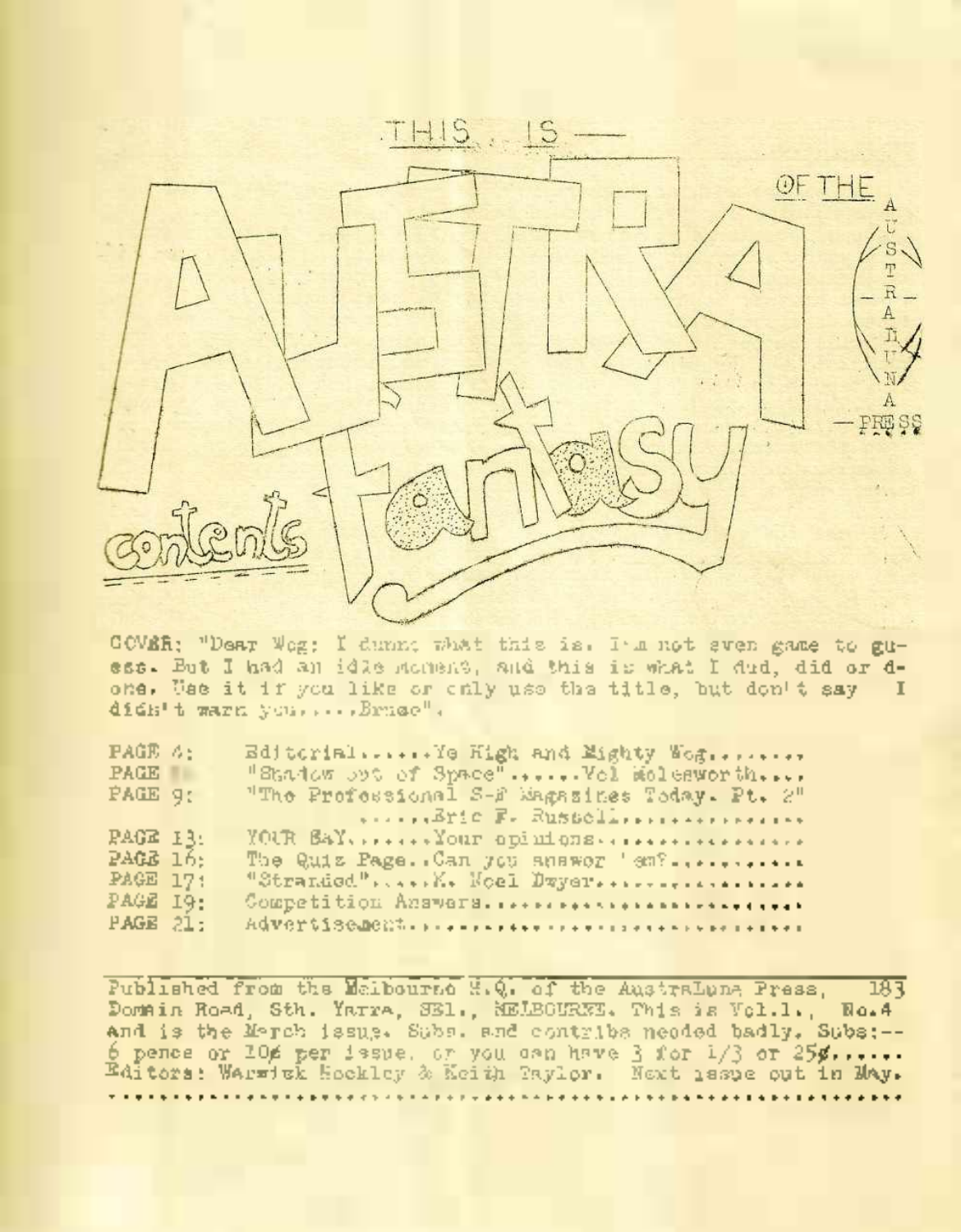### THE CONTROLS

### Vol.l.,No.4.

#### . . . . . . . . . . . . . . . .

March Issue.

As we are published quarterly, or roughly quarterly,this issue completes our first year of publication. The next issue, therefore, should be cur first anniversary issue.. But four issues in a year isn't such a remarkable achievement, so there'll he no celebrations. On our upcord anniversary, perhaps................ <sup>A</sup> word or two, however, in regard to the next issue. It will be dated June, but will appear in May, and from that issue onwards, A-F will be published bi-monthly, providing...............r® GET ENOUGH MATERIAL Hit We can't publish - ma material, we don't want to fill it up with our own stuff, and so that leaves you........ver \$140077; twerps; No offence, fans, but we do need material. You know what we want: articles for preference, but we like taras too. And we also want your letters for Your Say ..... so pul-ease help ud to put A-P cut by sending something, anything ..as long as it's material <sup>I</sup>

last issue we filled up this editorial with a lot cf blah abuut Fantasy Films <sup>1940</sup>. No, pessimists, this isn't a declarat-ion that it isn't going to appear after all. It will be very late, it might be minus the promised stills, but eventually it will artear. The reason for its lateness is that a terrific lot. trouble is being experienced in finding .a way to reproduce the stills. They reproduce too small to be legible, you see, and we don't want to put the mag cut minus the stills until we've tried everything for reproducing them.

Talk about support<sup>I</sup> We "suppose it's really cur own fault,for setting a rather early closing date, but if one netrant (TDV) could get his entry in with about a week to spare, it seems the ethers could have the wave and to. You know they the search they there they take the tal-<br>There could have, if they're talled to. You know what we're tal-<br>king about------ Don Thew's competition, cf course. Anyhow, the answers are on Pages 19 & 2C,»

As <sup>a</sup> last word, we've been doing <sup>a</sup> little research as to what was/were the most liked things in our first <year.It> doesn't need much detailed analysis to find that cut. It was Eric Russ-<br>ella<sup>r</sup> Articlectures, by a militic leasting, if hels willing, we ells' articlectures, by a million lengths. If he's willing, hope to have many more by him...slight hint to Eric; do you think we could correctly you to do another time travel articles for us, Eric?

That finishes cur blabbing for this issue, and sc we lock .the controls until May............ .................................. \_.WH & KT.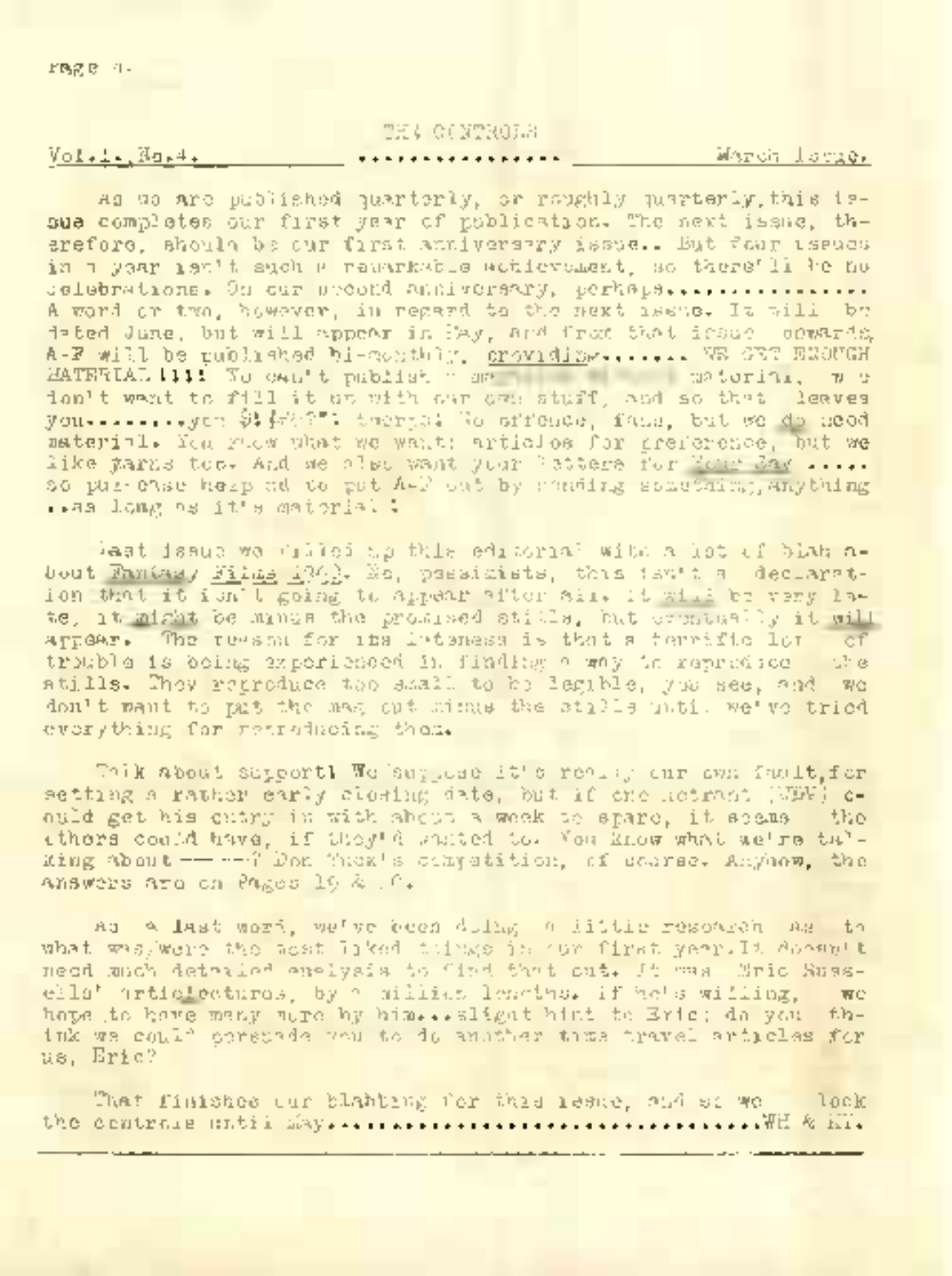## Page 5»

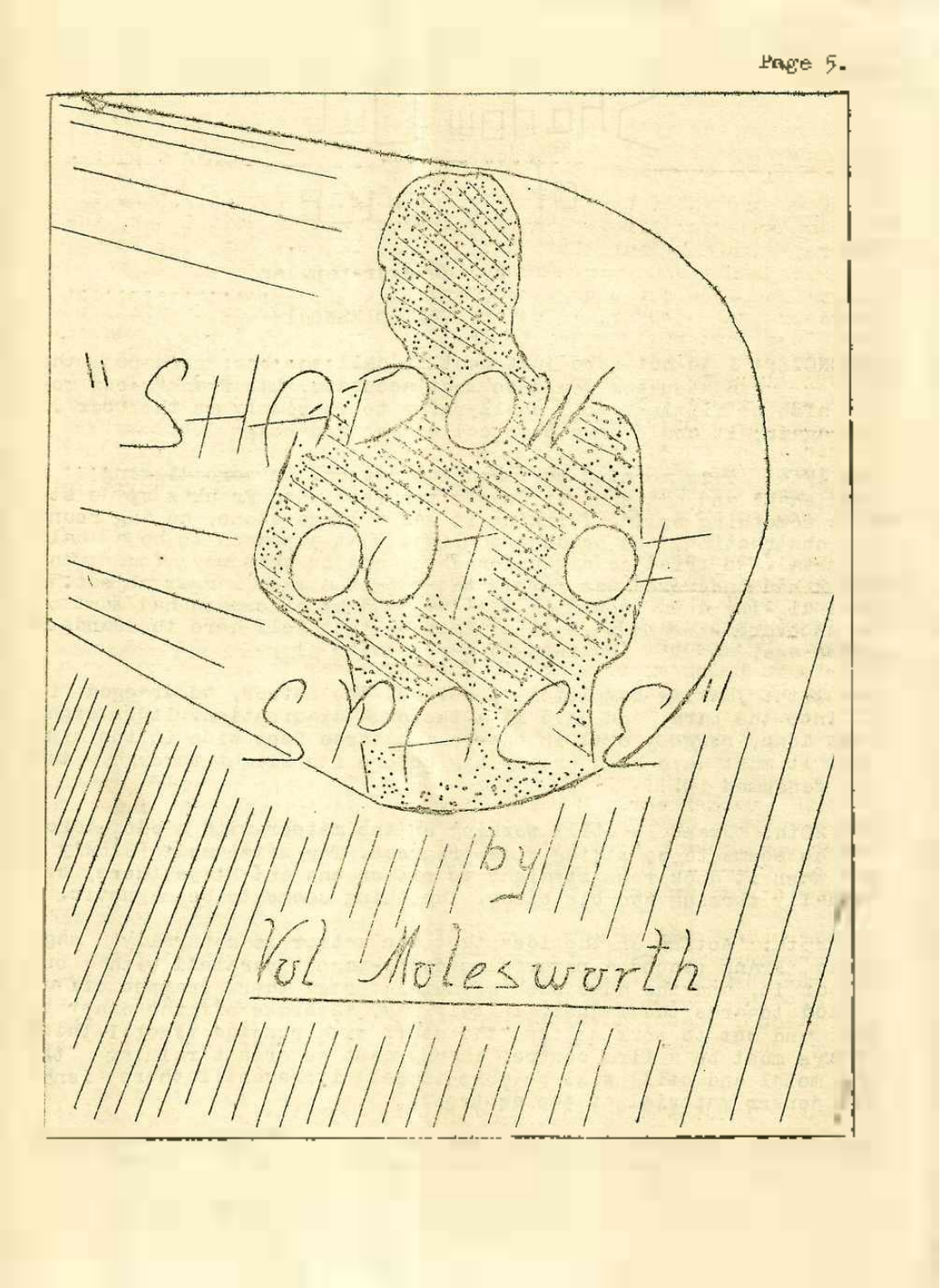Page 6.



by the ever-popular

VOL MOLSSWORTH

FORENOTA: I am not sure just what to call the box: perhaps the Shadow-box would be most accurate, but Frank's-box would also be fitting, so I shall refer to it simply as the 'box'. Yet again, it could have been called the god-box.

MAY 17th: This morning we found the meteor. We were digging well shaft and had sunk it nearly ten feet when Frahk's spade struck something solid. Thinking it was a large stone, he dug round the obstruction, and brought to light what appeared to be a ball of metal, We tried to dig underneath, and in this way, found what or merel, we travel it will uncovered the top of a most larger object.we<br>Frank had uncovered was served the top of a most larger object.we<br>kept digging down kept digging down<br>it uncovered. Fra thousands of the boundary years ago, and I's inclined to agree with him.

MAY 18th: Having completely uncovered the meteor, we dragged it up into the barn, and gave it a thorough examination. It is eight feet long, reughly oval in shape, and three feet wide in the middle. It must have been pretty hig before its flight through air consumed it.

MAY 20th: Frank is still working on the moteor with a blow-torch and he seems to be making some progress. The metal melts slowly, when it does runs straight to either end and stays there, eventually forming two big blubs. The thing seems to be magnetic.

MAY 25th: Acting on the idea that, the meteor is naturally magnatic Frank placed a powerful cleatro-magnet paralell with end.of it, and the huge blob of metal formed there snapped off and rolled towards the magnet. In this way, we broke off the other b-Iph, and sot to work melting the stuff with renewed vigor. I think there must be a firm centre: in any case we great ruining . the Tth metal and still will be able to sell it, even if there any denser material at the centre.

MAY 28th: Toddy we came upon the box. We had, during the past f-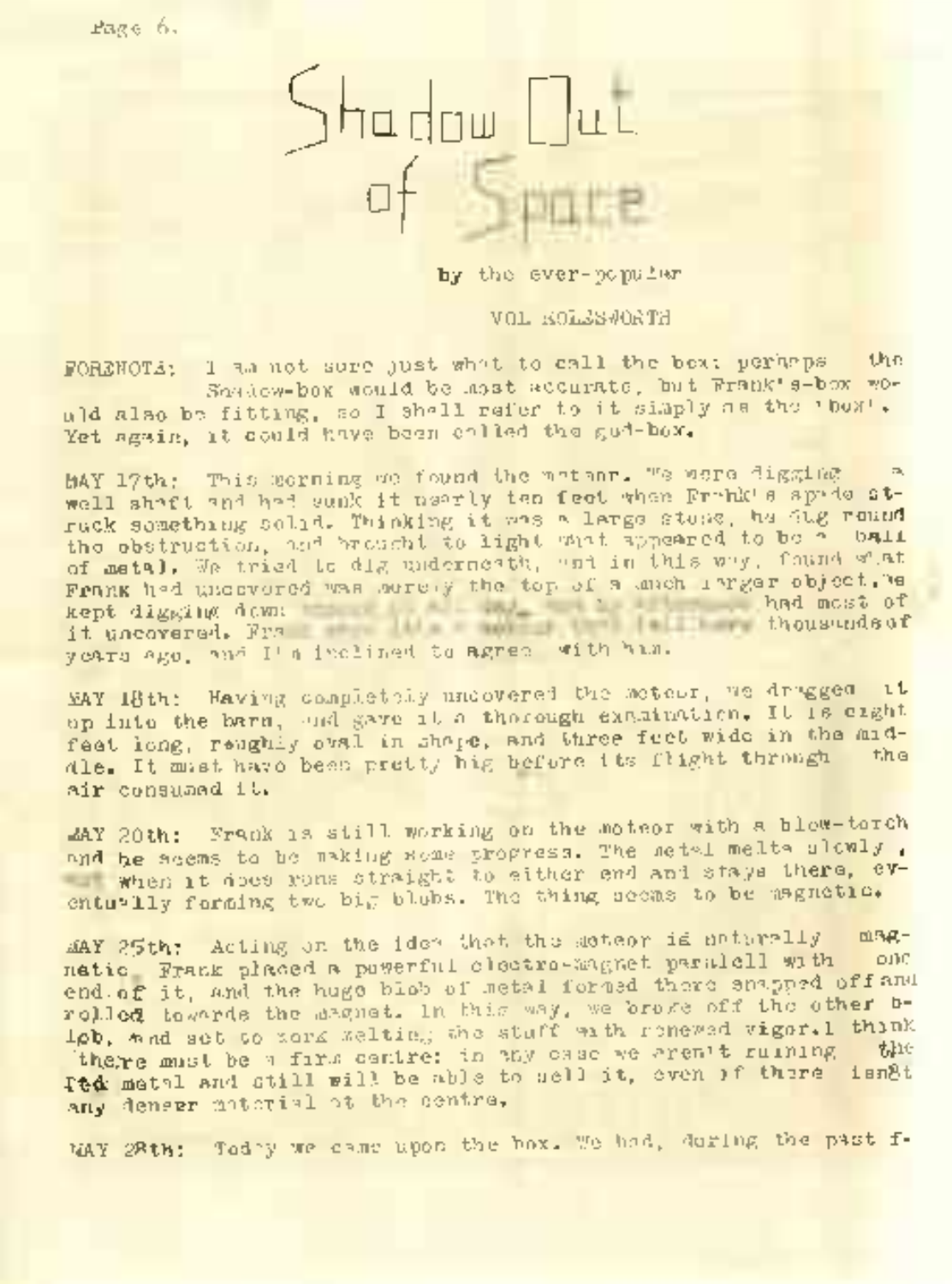ew days, method most of the exterior metal way and piled it up like so many copper cannon balls in one corner of the barn all that remained was an oval centre two feet long by one foot high. We melted this down until we came upon a cube of gleaming meaal exactly six inches long, four inches deep, and five inches wide. Whereas the outer metal looks like copper, the 'box' seems to be eade of pure nickel or chromium.

JUNE 6th: The box has resisted all our attempts to melt it further, and Frank is convinced it is of artificial origin, mobably containing a message from Mars, or something to that offect. reminded him that the meteor fell thousands of years ago, but he only laughed and said that Mars is a much older world than Farth and the Martians probably reached the peak of their civilisation thousands of yours age. Anyway, we sold the red metal to the Scientific Association for two hundred pounds, They call the stuff. Spatium and say it's element No. 107. I told them nothing about the box.

JUNE 10th: Frank recalled how the electro-magnet had affected the meteor and erected one on each side of the box. A low hum was vhe result. It seems as though the box contains seme kind of machinery, and Frank suggests the 'message' is a fachographic one , and we've only to set the works going, and we'll gets verbal message from the king of the red planet. I don't think sc, my-

JJNE 2oth: We've tried just about everything to get the box ' working, with pretty poor results. As scon as' the magnets are removed, the hum ceases, and if stranger magnets are out in their place, a higher pitched has is the result. The pitch of the hum, it secas, depends on the strength of the magnets placed on either side. Frank tried placing a strong magnet ch one side, and a weak one on the ether, and discovered the pixh was the same as it would be obtained if their total strength was equalled by two magnets of uniform power. Besides this, we learned that no matter how much positive electric current is fed into the metal sides of the box, exactly the same amount is returned, none being absorbed or used by the magnetic mechanisms inside causing the hum, which resembles a warming radio set. Frank, however, rejects the idea that it is <sup>a</sup> radio, and so the purpose of the box still remains a mystery.

AUGUST 17th: For the past awo months I've been tinkering with the meteoric box, and am getting more curious every day to learn its secret. I've tried just about everything: it is unharmed by acid, fire or violence, and is thus absolutely impenetrable. Xrays reveal that it is opaque, and infra-red and ultra-violet r-Vs cannot penetrate it either. Steadily, day and night, it has oept up that monotonous hum which stops immediately the magnets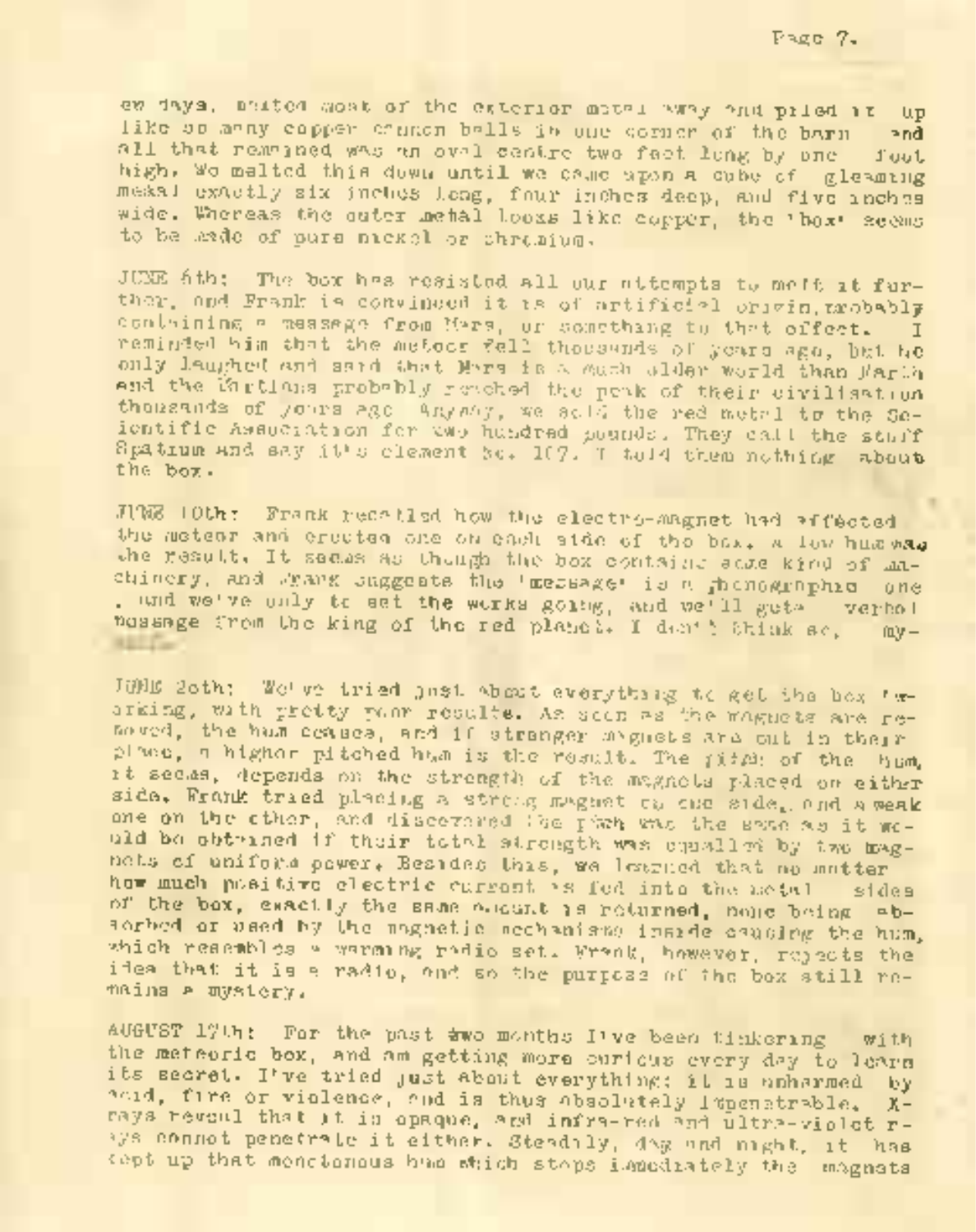Page 8»

are removed. Frank will be home tomorrow from his European vacation, and I hope ho's got some new methods to try out on his ration, and I hope ho's got some new mathods to try out on his r-<br>Cturn. If he can't do anything, I think I'll use dynamite on the<br>. thing soon.

AUGUST 18th: Frank is home again, as eager as ever to prove that the box is a message from Mars, and be got a kick out of it, too, which is the first sign we've had besides the hum. When I explained all my previous experiments, he said why not try negative electricity? So we did, linking a hefty dynamo to a battery, **and** passing the negative wires through the box. When the dynamo started turning, and the negative power poured through the box, it ros4 off the table, the hum rising to a shrill whine, and then floated up toward the ceiling as if it was a balloon rather than a heavy box. I weighed it once and found that it had a mass of exactly 75 pounds --- and yet, under the influence of negative electricity, it calmly floated up off the table. With a gasp, Frank shut off the dynamo and the box settled gently down again iBonehow, by the induction of negative electricity, we had started **a** gravity nullifier inside the box. It was unbelievable -- but there it was.

AUGUST 20th: We now have a new line of research: and rising early this morning, we started to work with eagerness. At 75 volts, the thing hangs <sup>5</sup> fest from the table top - pull away the table and it drops to exactly five feet from the floor. At less than <sup>75</sup> volts, it will hot rise: at less than 150, it stays at <sup>5</sup> feet.At <sup>150</sup> volts, it rises fifty feet into the air, and we did not risk a higher voltage in fear that it might rise up beyond the clouds and out into space. When we applied 150 volts, it sped up into the air, taking battery, leads and dynamo with it <sup>I</sup> Prank screamed something to the effect that space was conquered:that by putting the box in a space ship, and pouring thousands of volts into the dynamo we would sail right off the sarth I

AUGUST 21st; I realise there are tremendous possibilities in the box from outer space, and Frank is more concerned than usual. We locked it overnight in my safe: and to tell the truth I am somewhat nervous. We have the secret of space-flight in our hands and it is thus extremely valuable.

## END 07 PT. 1.

What secrets does the box yet contain? What dangers will Frank & his friend risk as they blindly continue to experiment with the box? Don't miss the second and concluding part of this great yarn in the June <sup>a</sup>USTRA-FaNTaSY. **........................... .... .......................... <sup>11</sup>**

-0-0-0-0- 0-0-0-0-0-0-0-0-0-0-0-0-0-0- 0-0-0-0-0-0-0-0-0-0-0-0-0-0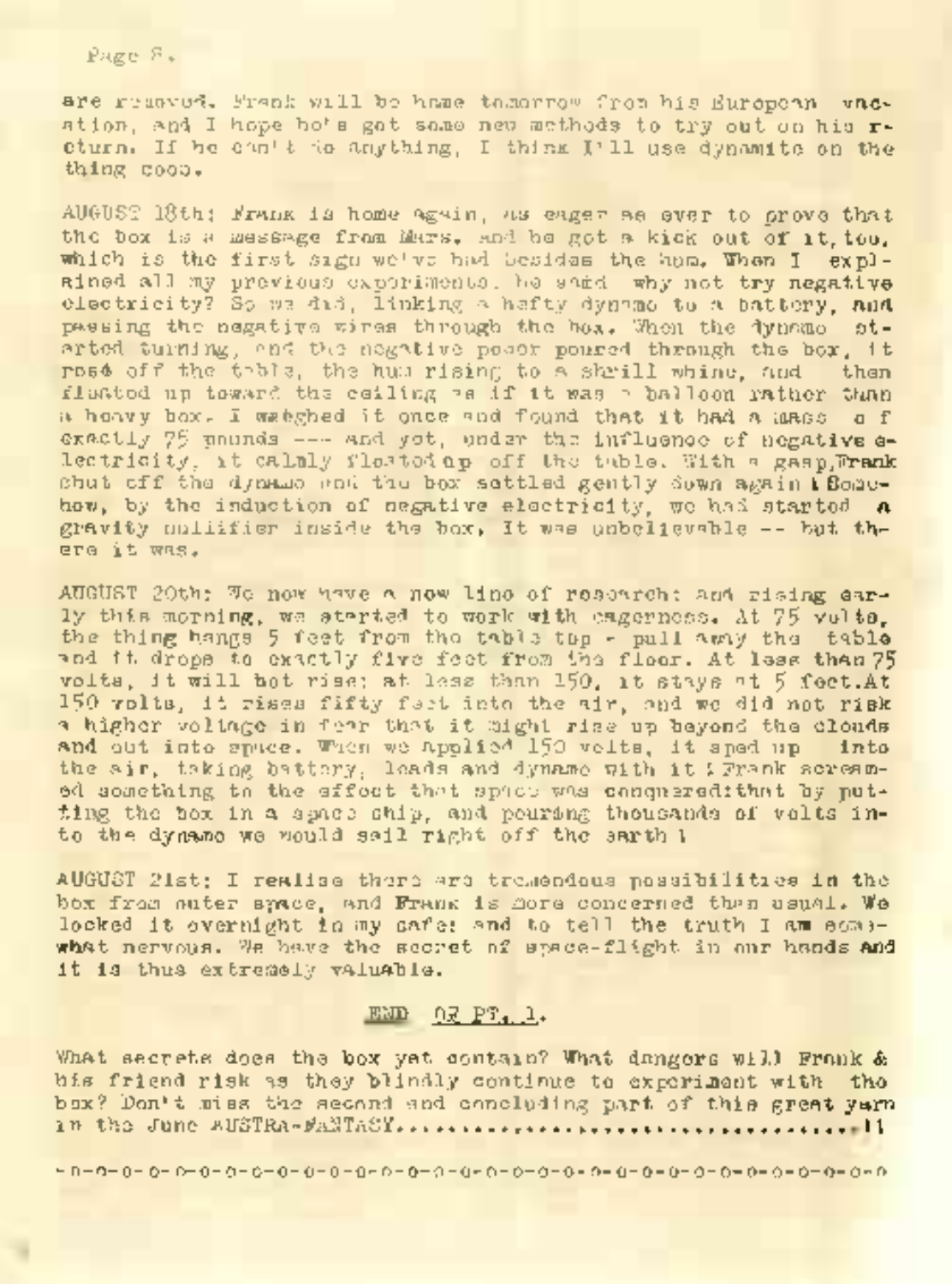# **K F I C R J S S E L L LECTURES US ON--**

the PROFESSIONAL SCIENCEFICTION MAGAZINES TODAY CONSERVATION

It is hard to ony who the tlue Rabbon fanthey magazines appeal to, because SCIENCE-FIG-

the BROFFICIONAL SCHENCEFICION MAGAZINES TODAY<br>
Future PROPERTY TO SAY THE RIBBON FAN- L. - —<br>
TION and MUTURE FICTION and the Say who the Ribbon fan-<br>
TION and MUTURE FICTION and the Horror Stories<br>
Tion to their field, b fans to their fold, but inside straight science fiction stories & features as well as most of the artists being s-f. eg. Paul, Schneemn and Binder: the non-sf being Biro, Streeter, etc.. The 1 atest S-F, June, has no illustrations by any science fiction artists. Future Fiction appeals to the same people with its' covers, but inside the stories are adventure with a tang of "science. The first two issues of it had book-length novels supported by short stories, but the latest, July, has nearly all novelet-<br>tes plus short stories. Its covers are generally colarless and tes plus short stories. Its covers are generally colorless dull, but the latest is gaudy.

*<u>DOLLARE MA</u>* 

Summing up Future and Science Fiction, it can be said that the regular readers that they have are science fiction fans and a few non-fan readers who do not take part in activities, and I almost forgot, the Esperantists. These people are not attracted by the covers, but know what is inside. The other type who probably read S F are those who see the cover- loud & gaudy Paul- depicting a very improbable event and repeating the same thing on every issue's cover. This fact coupled with their very irregular appearence suggests they have one foot in the grave, and are beginning to that end which puts yet another editor out of a j ob .

Exactly the opposite in appeal, covers, and content are the two Munsey reprint magazines, FAMOUS FANTASTIC MYSTERIES and FA-NTASTIC NOVELS. Both of these feature fantastic and weird stories with a few science fiction occasionally. The stories that they reprint are classical in every respect, being taken from Argosy and Cavalier Magazine from any date between 1885 approx.to about <sup>1936</sup> for the Frank A. Munsey So. is old. Thus the reprints are free from the taint of being written as a 'rush order' or written around a cover. They are from the days when the fantastic story was new- and are examples of fine literature. Take for example 'The Blind Spot', 'The moon Pool', and 'The Girl in the Golden Atom' . FANTASTIC NOTHIS features much the same type or material as does FFM, only the length of the fiction differing. In every issue it has a complete novel - plus one novelette or short story. Summing up the Muntey publications, we can say that they appeal to the regular intelligent reader, the type who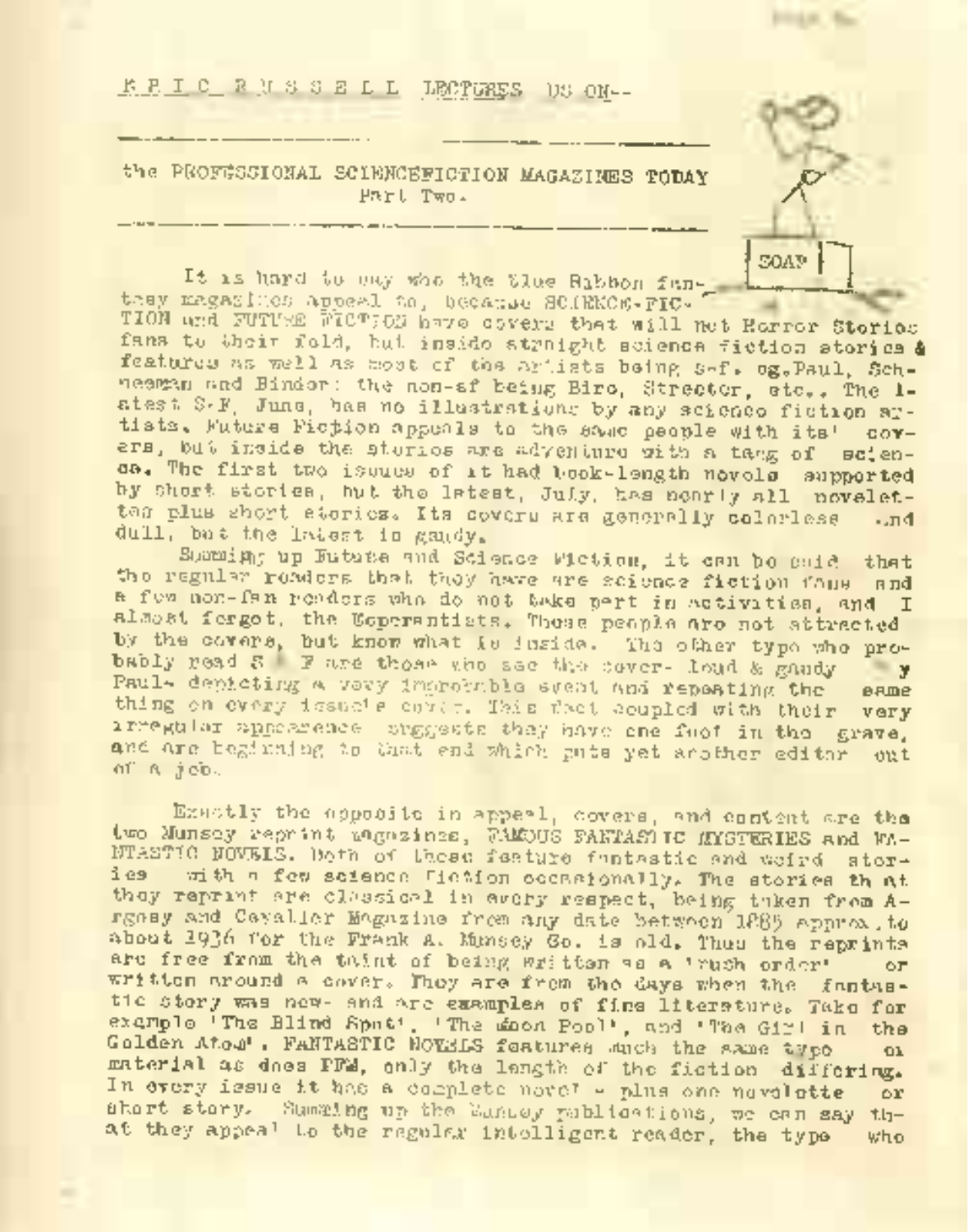reads .adbusi and collects them, end on seeing two acre Munsey magazines reprinting some, or all of the famous familystics that .rgosy All-story has printed since its Inception, buys them knowing from met experience that they will be good. If course they appeal to the fan who prizes them in his collection as gems. When I say fan I mean American.

PLANST Stories, one of the youngest science fiction magazines, comes from a firm that is well known as one that gave its authors well and does not go in for trash. Building on this, you authors well and does not go in for trash. Building on this, "you<br>could expect Clakis" to be a little wore the wernge.alut it isn't<br>in the opinion of the fans, who wust leus adventure and more science in their science fiction. The covers of PLANET are somewhat like those of the late (and now to be revived) MARVEL Science Stories- in that their editor <sup>a</sup>n<sup>d</sup> artist don't know the mind of the science fiction fan, and therefore think that he/she want covers like Paul paints for Hornig. Inside, the magazine is better than you would think, looking at the cover. The stories, while not having much science, are definitely not juvenile, and are illustr ated by Morey, Trin and a few amateurs, who seem to be just out of school. Thus it may be said that PLANET caters first of all for the readers of Fiction House magazines, secondly for the pulp reader, and thirdly for the fan.

ASTGHISHIS stories, the first 10g s-f magazine to appear in the V.S., has by its appearence, prought a lot of new readers to science fiction, but has also brought science fiction as a literature down to the level of 'dime trash1. For no hotter how good it becomes, it will always have that name. Before it appeared no s-f magazine had ever gone below 15% and had gone as high as 50%. But the days of Hugo Gernsback and Dr. Slowing are over, and softence fiction is not on such <sup>a</sup> high level as it was.

SUPERSCIENCE Stories' covers also appeal to the sane type as Horror, Science Fiction, and to a certain extent, Planet. The remann for this may be that the citor is experimenting to see which type of reader will buy the magazine - fan, non-fan reactor or pulp fiend. I hope that the experiment turns out in favour of the non-fan reader, because he/ she, and not the fan, will keep the magazine going. The content of Superscience, while not as good as most of the magzines, is nevertheless improving, but here and thers the editor is experimenting to find out who likes which, etc. Summing up the above two, it can be seed that they have not got a policy 's yet, but are experimenting with certain types of covers and stories. So much for them.

WEIRD TALES' circulation, as far as I can gather from the fan mags and other sources, is made up of regular readers who are interested only in the magazine - and they owe their interest to the late Mr. Farnsworth Wright - who edited WT till about June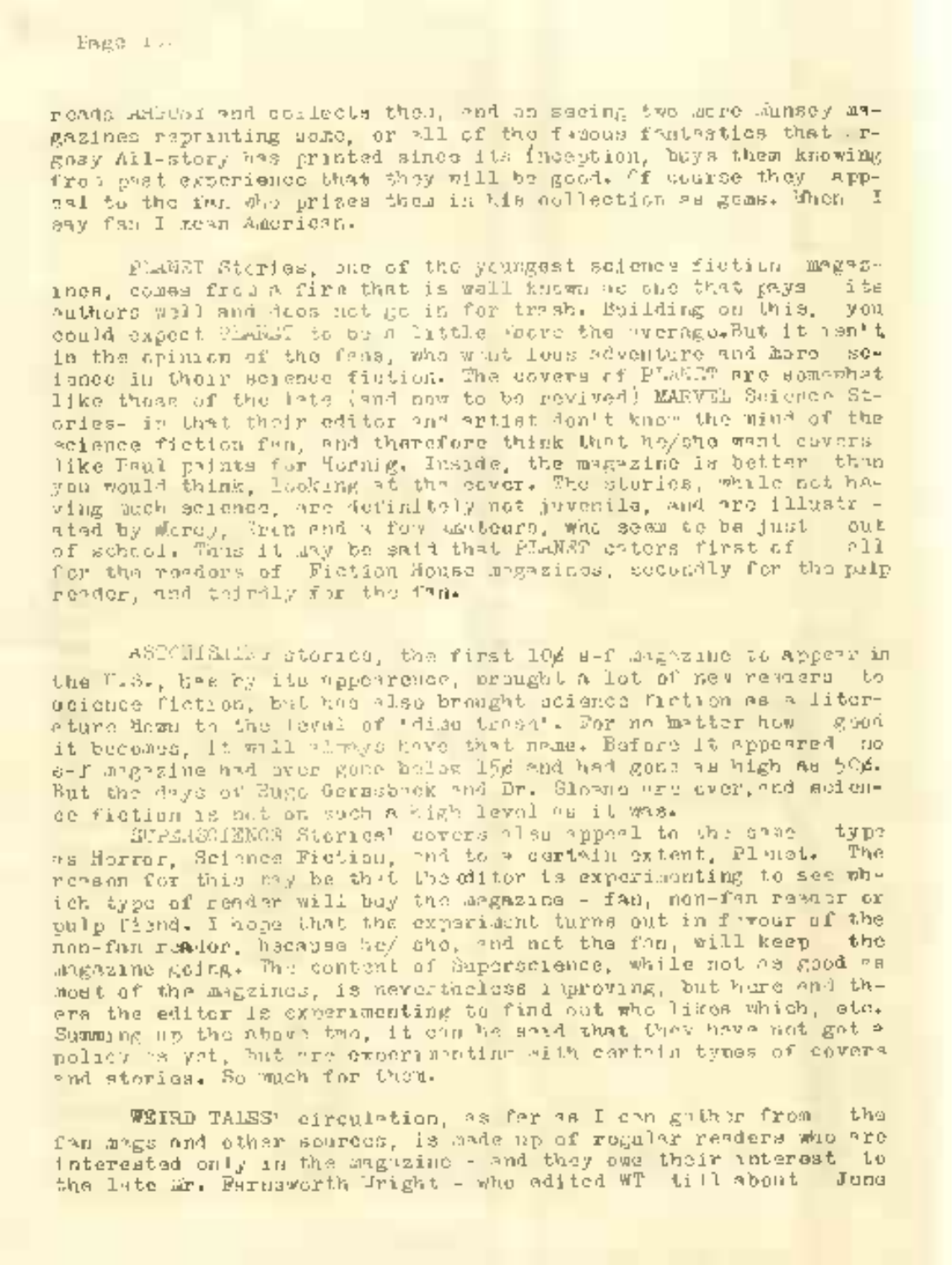of last year. Farnsworth Wright built up a circle of dependable readers during his term of office as editor- and they never let him down. He also built up a group of writers such as Robert Eloch -Thorp McClusky - Henry Kuttner - Robert 3. Howard and others. Of late the covers have improved, and the artist has confined the painting to strictly weird and fantastic subjects - such as Virgil Finlays' covers for August and November 1930. Mention might also be made here of a new artist the magazine has recently acquired . Bok - his covers for the December 1939 nnd March 1940 show that he has an entirely different conception of any subject to Finlay, Ferman & DeLay. His drawings in the December issue show a conspicuous lack of dotail, while those in the March issue show that he has remedied this fault. Summing up WEIRD TALES it can be safely said that it appeals first and foromost to the weird fan and next to the common-or-garden science fiction Tan, who reads it as a matter of courses

**Hum TTu** 

The ohly English publication devoted entirely to sciencefiction is TALES of WONDER, which features mostly reprints. The covors of this magazine are as differnet from those of the American magazines as sugar is from salt. They appeal to the science-fiction fan and the regular reader, and also to the person going or a holiday who gets a magazine at the last minute before boarding the train, to read while away. Illustrations in ToW are pitifully small - and it is interesting to note that nearly all of them have been used twice. Covers are mostly done by Kick, Roberts and the latest one by Harry Turner, whose skill at painting seems to have been to long overlooked.

Last on the list is the munsey weird-fantasy magazine Red Star MYSTERY. The first issue contains a 63 page pseudo-fantastic novel, and similar hovellettes and short stories. When I say eudo-fantastic, I mean that the story leads up to a climax, which explains everything as not being fantastic but the work of some human being who has worked everyone up to a state that they believe anything, and incidentally get the reader doing the same thing. The type of reader that Red Star MYSTERY will get is the detective magazine and to some extent the pulp-horror fiend . Whether it will be recognized as fantasy, is up to YEARBOOK. Personally, I doubt it.

Thus far, this talk has dealt with the magazines exclusively, and I now turn to the editors --

Raymond Palmer managing editor of the Ziff-Davis science & 'antasy magazines was one of the columnists in Fantasy Magazine , the printed fanmag of yesteryear. His column was 'Spilling the Atoms with RAP' and resembled Stardust in SERCEWAYS. Also he was the author of several stories in WONDER ; Namely 'Three from the -BSTube', 'The Time Bay of Jandra' (Forgotten 'The Time TragedyAwh) •nd in the August '38 TWS he had a novelette - ' Catalyst Planet\*. -Iso in Amazing, when it was under Dr. Sloane he had <sup>a</sup> novelette alled 'Symphony of Death' in the December 1935 issue. He was a raet friend of the late Stanly G. Weinbaum, and perhaps that is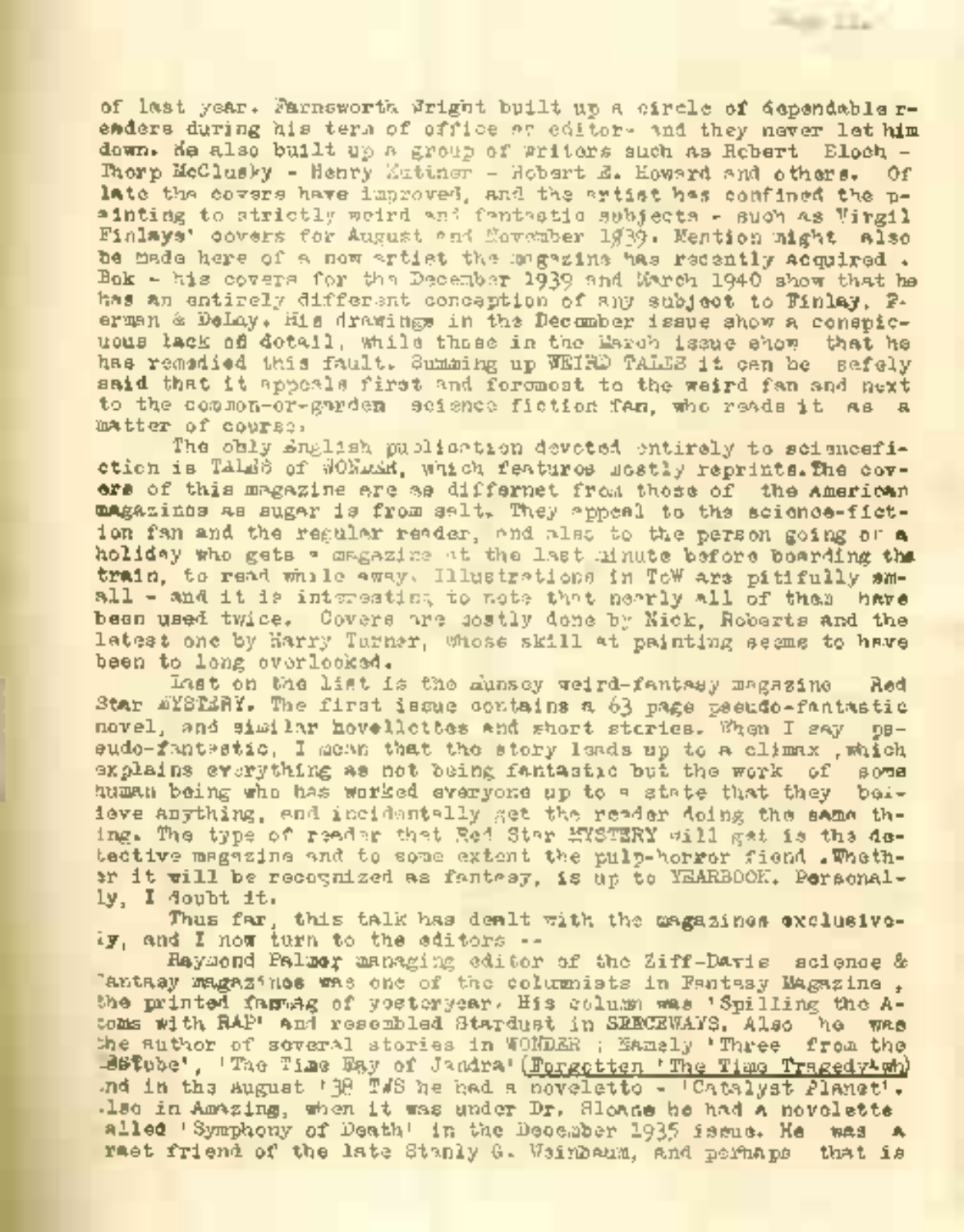Page 12.

the reason why he published in Amazing of Oct & Now '38 the serial 'Revolution of 1950' and also the book 'The New Adam' this year / This article was written in 1940... Wh/

Mort Weisinger of the Standard group had in Wonder a humorous story 'Pigments is Pigments' and in Amazing about November 1935 /Your fingers must have hit the wrong keys, Eric; it ordes was ringere sust have hit the wrong keys, Eric; it was<br>November 1933, .wh. 'The Price of Peace's He also ran a column in<br>Fantasy Magazine, 'The Ether Vibrates' which he used as a title for the readers section in STARTLING, Ho invented a game "Movie Millions" which netted him a good amount from the royalties. He has a brother who is und on bridge. His chief Leo Margulies was responsible for saying at the New York Convention 'I didn't know you boys were so damned sincere.' This earned the Convention a writeup in TIME,

Charles D. Hornig, once editor of Wonder Stories, published one of the first fanmags 'The Fantasy Pan', and like Weisinger, used its title as that of the readers' section in Science-Fiction. He used to wfite under a psoudonym in Wonder as Derwin Lesser, and does the same in his two magazines today. He, like Forrest Ackerman is an ardent Esperantist, and has written several articles in his magazines about the language.

Frederik Pohl, of Astonishing and Superseignce Stories, was an editor and author's agent before he graduated to editorship. Ha was a member of the Futurian Society of N»Y., and one of those excluded from the Nycon. He was also a member of the Michelists and wrote 'Perk Helpomene 11, an article on authors and how to get an story in *e.* science fiction magazine. He wrote a poem in SloAne <sup>a</sup>MAZINS under a pseudonym.

All the other editors with the exception of Farnsworth Wright are unknowns. The editor of ToW, Walter H. Gillings had a column in Fantasy Magazine called 'Over the Pond'.

I trust I have not bored you.

The End  $-11$ 

*99 99* <sup>o</sup> <sup>s</sup> <sup>&</sup>lt; <sup>s</sup> <sup>e</sup> e. • » « \*

EFR's articlectures have been the most popular things we have published, and we hope to get more from him in this second year published, and we hope to get another that the travel article<br>of our existence. We cycl hope to get another time travel article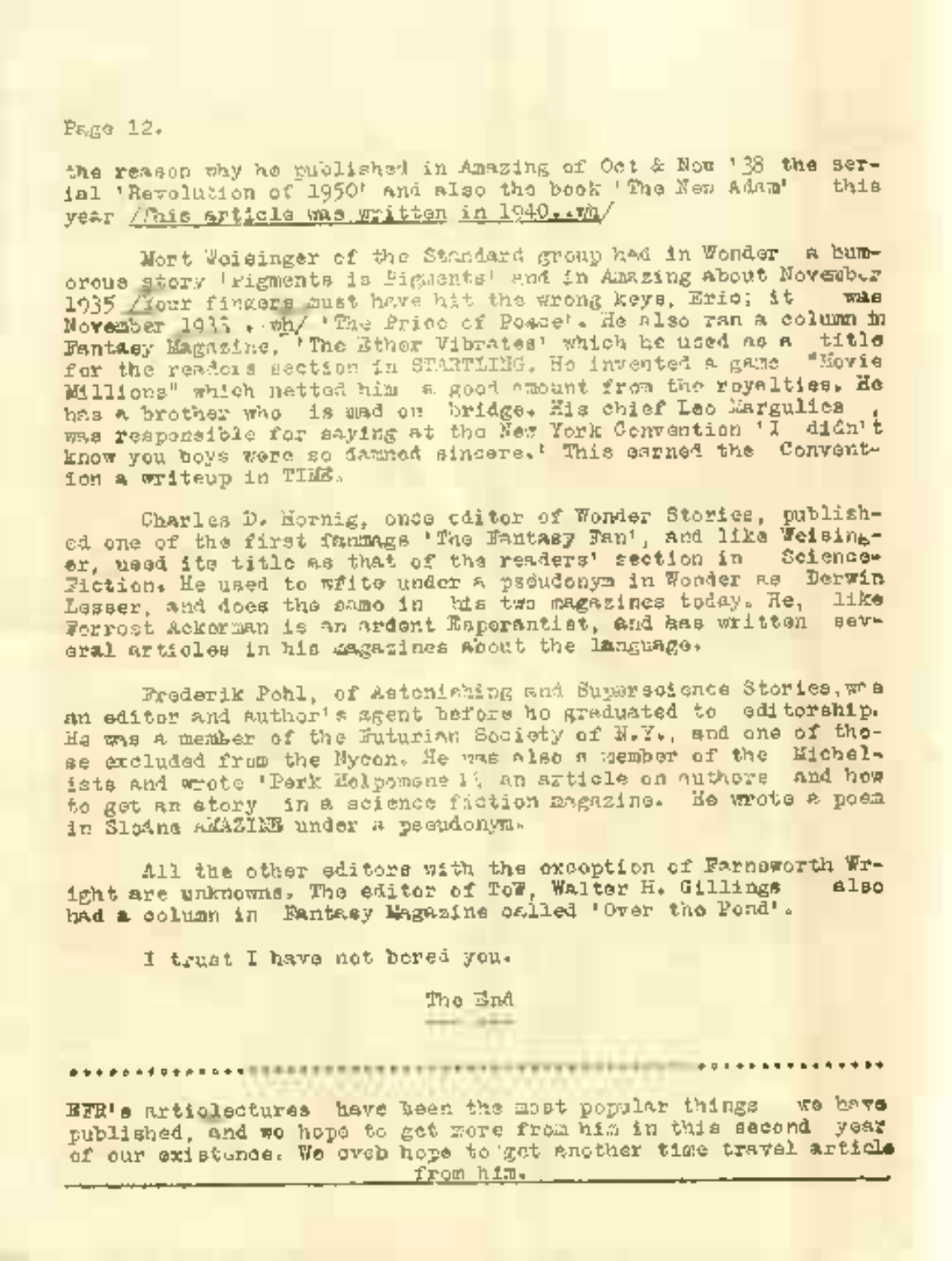j?age 13.



#### 

FROM A FRICKLY ESING: "A-F certainly has improved 1 Your latest issue - well, the makeup allround is the best it's been for three issues.....but the material - no, I won't comment - that's line best way out I (Huh?) I like the idea of a hektod cover and the rest of the magazine mimeod - keep it I (Sorry)

There is still room for improvement in one<br>mag hut allround it's guing sheed. I exor two aspects of the mag, but allround it's going ahead. I pect someday to see this as about the best fanmag in Australia --<br>OUCL - that wouldways been don't I thought he was away in - Medium  $00C_H$  - that must have been Ron II thought he was away in Bath <sup>I</sup> Last word: how often is A-F going to be issued? Irregularly? (I start work soon; sc I'll be able to publish it bi-monthay: IF you twerps will only supply me with enough material <sup>I</sup> )

Bert the Cas...

ONR OLD RELIABLE, BAS, POPS UP NEXT; " A-F arrived this week & whacko, tis getting better every issue, the U left the contents nage out in this one. Are <sup>U</sup> going to hekto the cover in future??? (Occasionally, perhaps: but any color is likely to be mimeod, not hektod) This one, (even if I drew the darn thing) looks CK.

Smith's story was OK +ho'

the earthquake was very timely, while Noel Dwyer's "Produst of liars' was also fair, but, assuming the monstrosity in the tank to her when head that is one, when many constant and the dam thing b-<br>he hump, when let loose on Grul (Earth) how did the dam thing b-<br>reed? (<u>Ya got something there</u>). The article very good, and am waiting for the second part. '1 A good idea that competition, the<br>I probably won't enter it. (Thy not?) '' Mimeoing all OK, and ph a prosecutive intervalses in the second of purple, which offends<br>glad to see you using black ink, instead of purple, which offends present.

Course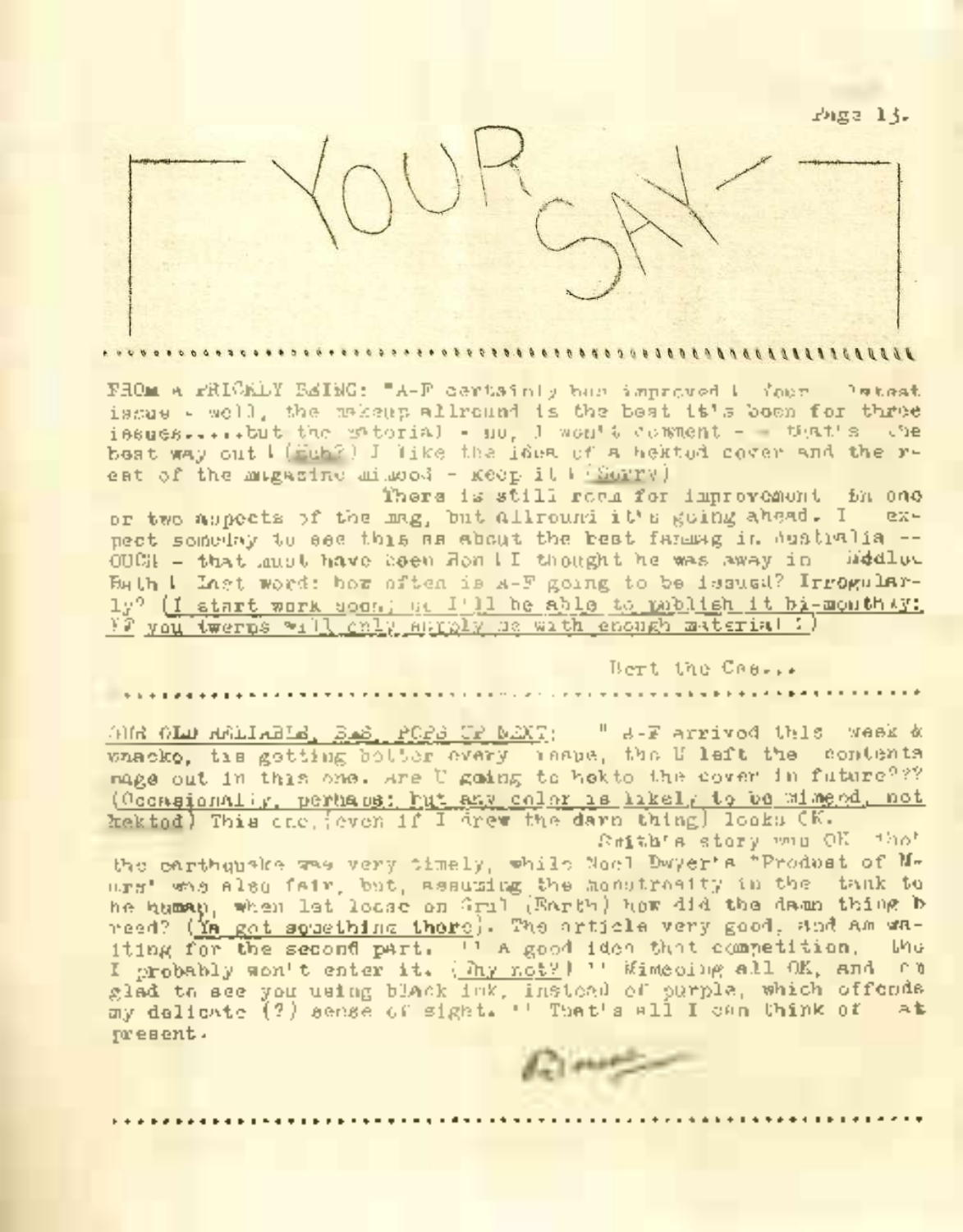Page 14

### YOUR SAY(cont

NOEL DWYER: "...-The cover by Bruce Sawyer was fair, hut the green ink was not put on too good - did you use a thin pointed naint brush? I've found that by doing that better results are obtained. /Thanx for the tip/

But where, friend Warwick, was the contents ragery? /See elsewhere/ Goldarned if <sup>I</sup> could find it <sup>I</sup> The controls was good. That's a bonzer idea shout FANTASY DIMAS 1940. Are those stills gojng to be photos pasted in, or what? /Lord. knows,:, on't. ... ..lust know/"" The Band of Bensheeba was excellent. lye style in which it was written was by no means amaturish and makme have by head in shame when I read my contribution. " " The Competition is a good idea. The names are cleverly pieced together and are hard to find. I found a few, but Rule 2 had me beat. There were a lot of sentences that could mean something if they were twisted round, but unlucky me hare couldn't do enough twisting. ''" Eric F's article is pretty good even the he's taking it out on <sup>A</sup>maZING Stories. <sup>I</sup> find nothing wrong with AMAZING and when I was a member of the FSS I wrote a lecture which I didn't give. I have it at home, and will improve on it and if you would like it, it's yours. '""Your Say is not big enough HILLI /How 'bout this 1sh?/ How about trying to make that page type so as to fit more in? /Were going to, but decided instead to /ive it more space/

BILL VENBY: .As much as it breaks my heart to admit \_i t,

Eric Russell's article on the pro mags was the best thing in the issue. His attack on AMAZING brought gurgles of delight from this quarter. '' Next came Don Tuck's competition which seems an excellent idea, and I hope your readers give it the support it deserves. Don is rapidly zooming upward in the world, so I'd strongly advise you to get as much of his material as possible, 'cos it's going to be in demand before long.'Bryce Sawyer's cover takes the third cake, and his peem the fourth, may it scon lead the fanmag field. ' " Yours, etc..

Yours, etc.,

""

11 ' Well, that ocvers everything, so best of luxe with A-P, and<br>
411 ' Well, that covers everything, so best of luxe, with A-P, and<br>
4.24 11 scon less the fannag field. ''<br>
Hours are the mondern the last issue----- the<br>
4 Sorry about the missing contents page in the last issue-------- the mimeod did the cover, what <sup>a</sup> <sup>b</sup> mess, they made of it <sup>I</sup> The reason was:- When the people at the dump where I was having A-F<br>mimod did the cover, what a b ass they made of it! The contents page was on the back of it, so I couldn't very well use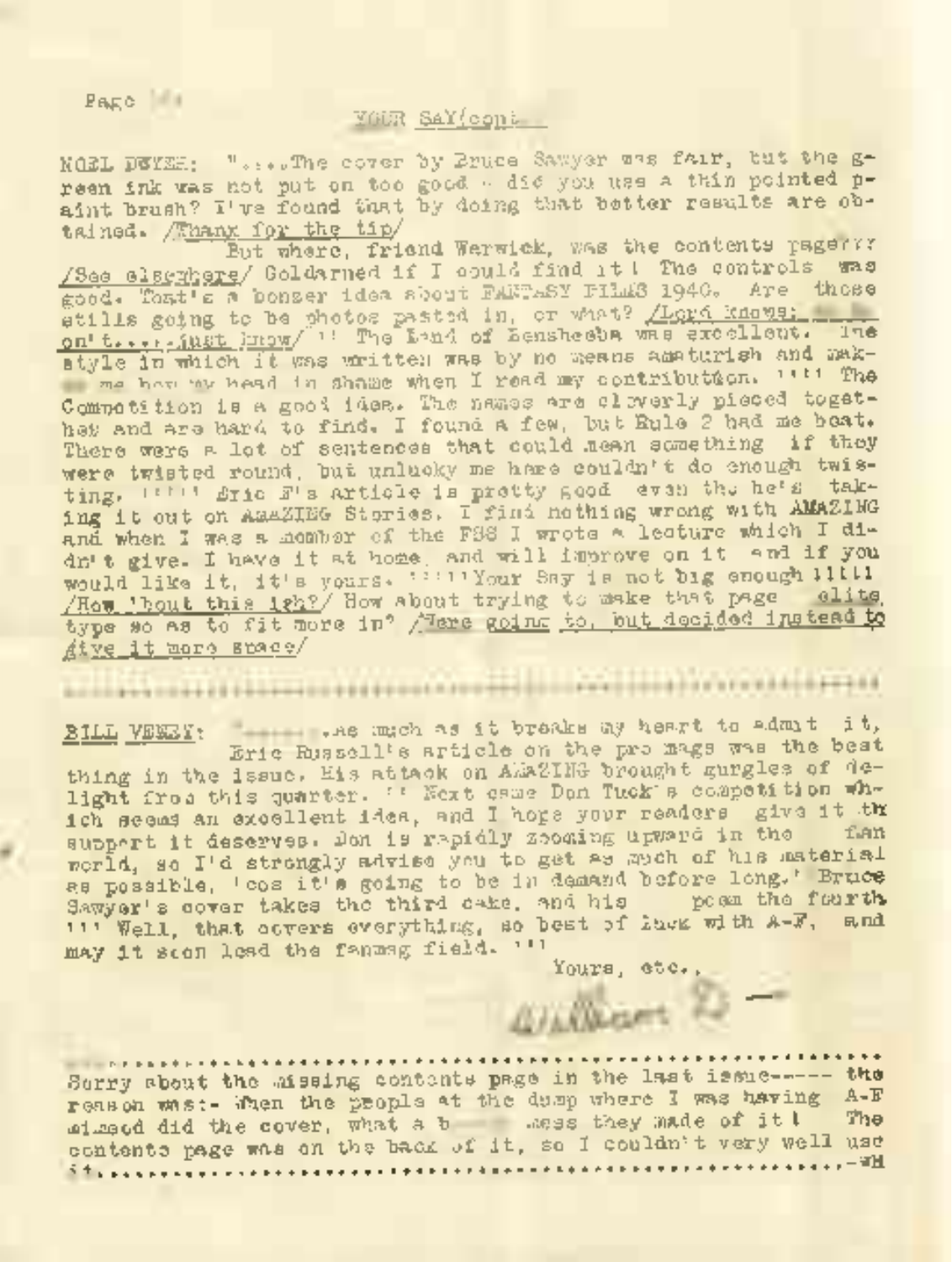## YCHR SaY (continued)

Eric Russell reckons? "Druces never very appealing although it ------------------- ------------- looked a hit small on the quarto. By the way, before I go any further, could you tell me what happened to the contents page? /See page 14/ You knew, Warwick, I once bought a copy of TWS - fet 1939 - found that (like A-F) it possessed no table of contents. I still have it. Ralph's fantasy is above average, and would have been very much sc, had it been illustrated. Frommet of anys' was even better, and it will be seme time before the pages of A-F have a yarn as good as it.If you can get fiction like this all the time--- then by all means-----MORE FICTION! . III /As R3L said, most emphatic fellow, Mr. Russell&1/ Only if you get any stuff from Vol, then tell him to lay ■off the T-bars, j-rifles, salvoes of torpedoes, flashing lights, space axes, and last but not least I-P ships......Honestly, Warwick, and last but not loast 1-f water......Honestly, War-<br>wick, a lot of Vol's yarns are overwritten like that, /?etch.out .Eric, you'll have all those I-P ships, j-rifles etc., on your tail 1/ The only remark I have to make regarding my article is: How many rerts is it going to be??? Surely not three? Nope/ Omigawd III By the way, before I forget, could you & Keith wrise something for the second anniversary ish of ULTRA???? /Migawd,if he starts that again..../ This time I can promise perfect duplication of the whole issue. Net like the Oct '4C ish.' <sup>1</sup>''And if it is possible, wake ut. MacLennan, and while he is wake, ask him about it too. "

AN AMUSING BIT FROm <sup>A</sup> LETTER BY KEITH MOXON; "....About not .—----------- ------ -------- --- ------------— -- — writing when <sup>I</sup> was ill. Ach't worry your head about it. No one else wrote@hat's wrong??? Don't I PRCTEX myself every morning? Don't I play safe with LIEBBOUY?? I've Listerine'd my teeth sc much that my wash cupboard is full of worn-out toothbrushes . Oh <sup>1</sup><sup>1</sup> I know what it isit It's my schoolgirl complexion 1 I've been carelens it But sericusly, I couldn't have read your letter even if you had written. I wasn't given my mail until I came out of the rest home... ''''''Well yours truly is majcing <sup>a</sup> science fiction movie. It's called 'Bible Story' and the first part (the only stf part)dea's with the Solar System and the Universe. I have my room all cluttered up with planets, comets, suns and nobulae that I can hardly move around. Every time I cross the room I have to bend my head to get under the ailky Way, and I will persist in losingthe asteroids '.They're all models. Or did you know? <sup>T</sup> 'dunnb"."

Hope you like the enlarged YOUR SAY, fans.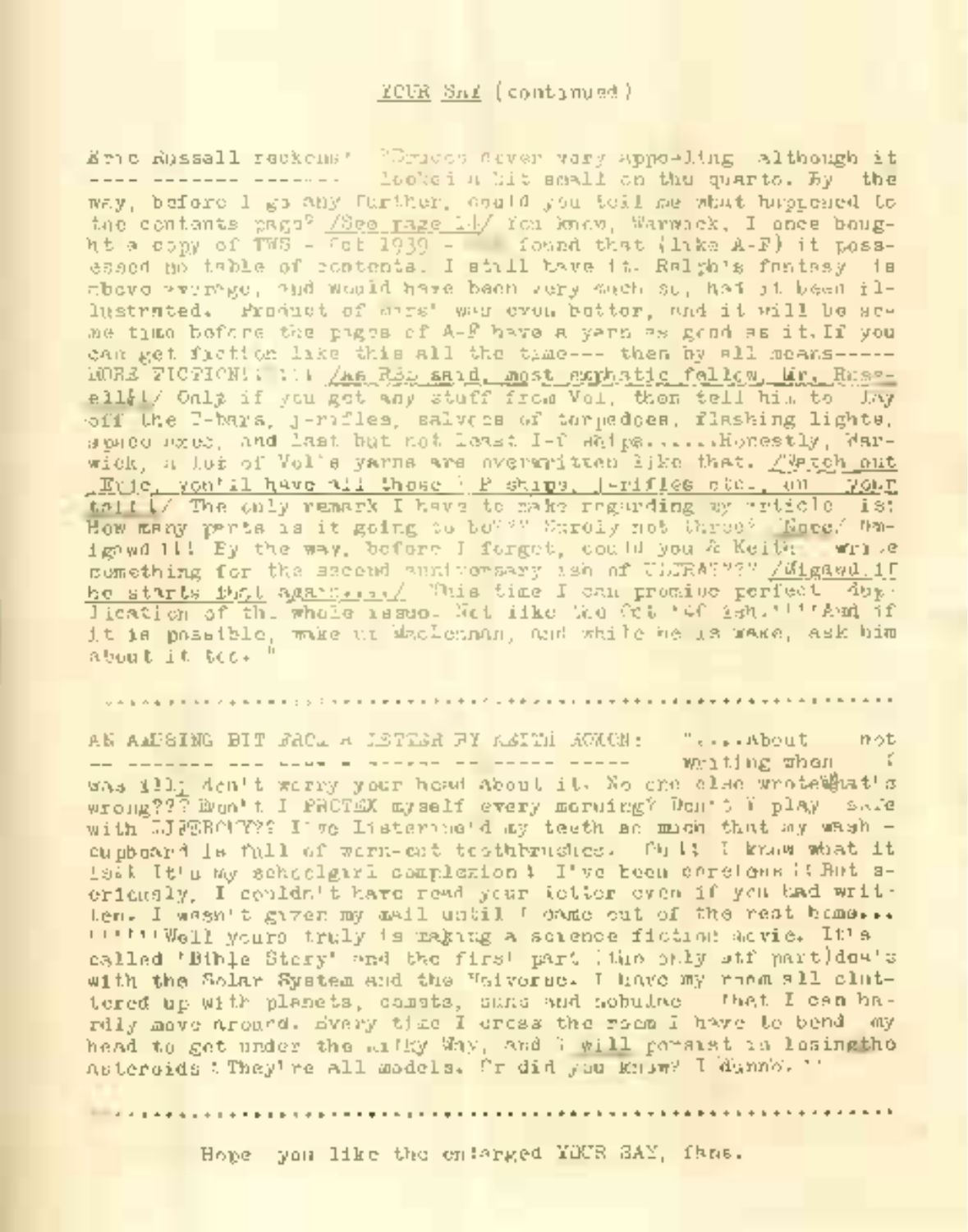| Page 16.        | $G_{\Sigma}^{K}$                                                      |
|-----------------|-----------------------------------------------------------------------|
| $Q_{12}$        | "Subjugating the Barth" was written by "?"?                           |
| $= 2+$          | What issue of what magazine was it in????                             |
| 4.3.            | Who illustrated "Sky Inrk of Vareren"???                              |
| $Q_{1} = Q_{1}$ |                                                                       |
| $Q + 5.$        | "The Iret Brulation" by????                                           |
| 4.66.           | Rice Hay wrote the mach critisized                                    |
| Q.7.            | Helelia "Time Machine" first appoared in 1890.<br>(True or False,     |
| 2.8.            | "Child of the Stars" by Gallan, was a sequel to????                   |
| 9.494           | A cover content appeared in WONDER is  1935.                          |
| $Q_{1} + Q_{2}$ | "Inset of Twillerht" hy????                                           |
|                 | S.P. Seek wrote "The Last War".                                       |
| 4-11-           | (True or Falgo)                                                       |
| 4.12.           | Adgar Wallace has written Science-fietten steries.<br>(True or False) |
|                 | The answers to this goiz appear on page 18.                           |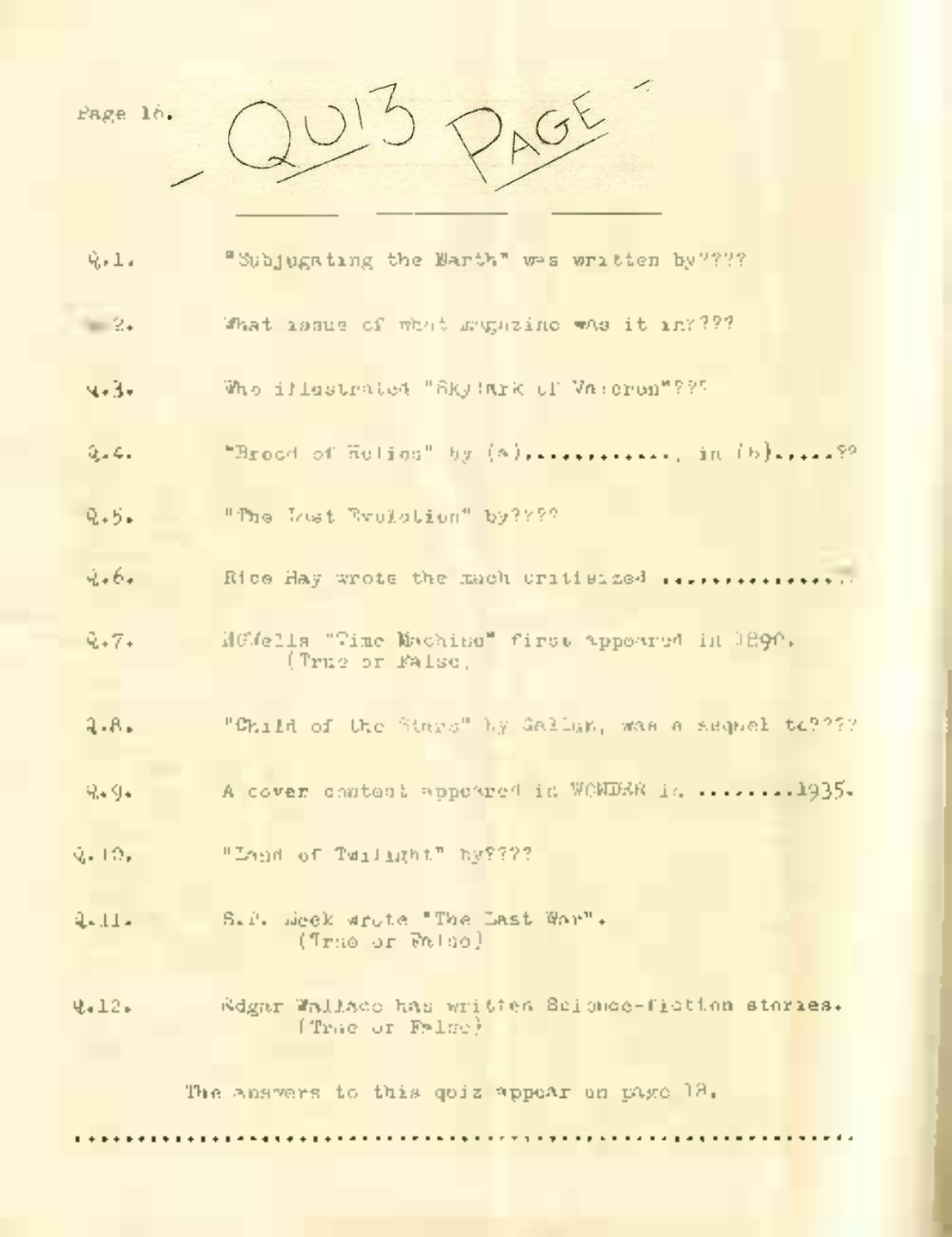

He was <sup>a</sup> strange little roan or maybe he wasn't <sup>a</sup> man. I don't know. No one had ever seen his face. It was always concealed by an ill-fitting felt hat and by the collar of an coat, three sizes too big for him. I had seen him on many occasions as I passed his place every night after working late at the office. I always ginneed at the veranda of his cottage, and was almost sure to find him gazing stolidly up at the stars, if he wasn't there all I had to do was to look up at the second story of the shed at the rear of his place where I was cortain an find a light burning.

Most of the neighbours thought he was cad, while I thought he must be a little eccentric or the like. He spoke to noone, nor did he appear to eat at all. He never had any visitors, nor did he leave the house. Nevertheless, he contacted by some means foreever unknown to me a firm who forwarded him eonsignments of machinery and tools. A truck driver once dolivered a crate to his house containing some sort of mechanical equipment. Out of curiousity. I had intended to ask the driver, the was a friend of mine) as to the contents of the erate but I never had the chance to. His lorry had a terrible smash at the corner of the street and he was Killed. I approached the firm who supplied the goods but they appeared to be suffering from a loss of memory, remembering nothing, and having no record of the order.

Time gradually passed by. The little man who had previously spent his time equally in gazing at the stars and working in the shed changed his methods. Nights on end he worked in his shed - people began to complain of the noises and hammering that he made during all hours of the night. But as suddenly as t h ey had started they conned. People went about their work again and slept well at night, scarcely giving the ald man a thought.

It was in the early hours one morning when I awoke from a troubled sleep. What was the matter? I arose, walked over the window and gazed out into the darkness. Somehow my thoughts were troubled. I seemed to be thinking of the old wan all the time. Who was he? Who was he? The thoughts thrummed out of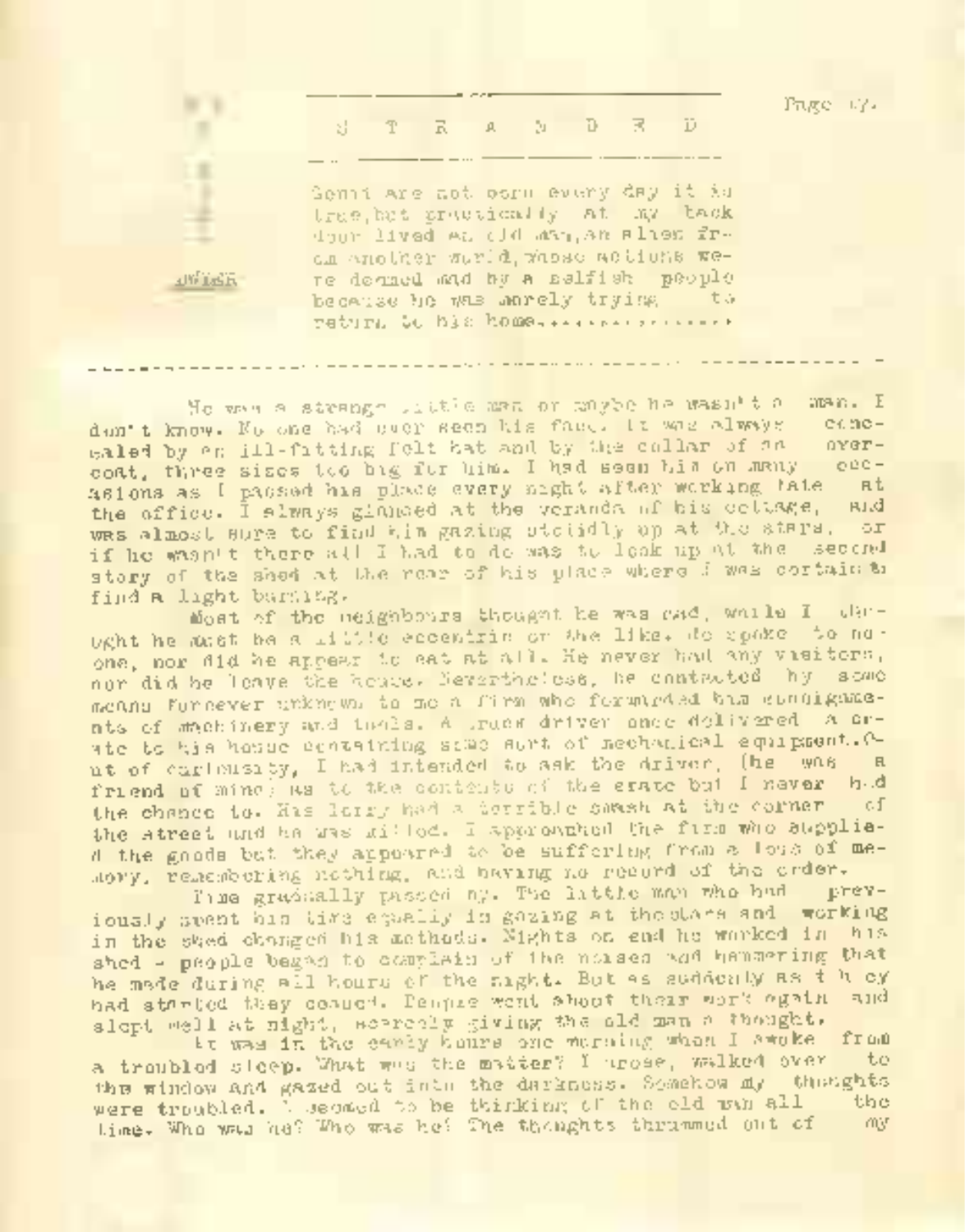Page 18

ANSWERS TO 0,'JIZ CN PAGE 16.

| 1. Walter Kately.       | 7. FAIRN. 1895.                                                |
|-------------------------|----------------------------------------------------------------|
| 2. June 1934 AMAZING,   | B. "Son of Cld Faithful".                                      |
| R. Dald,                | $9.$ July.                                                     |
|                         | 1. (a) Juan Bertin (b) May 12 WOMDED, iC. Robert Page Preston. |
| 5. John Campbell Jr.    | il. Trus.                                                      |
| 6. "Today's Yesterlay". | 12. True. eg."Eing Kong".                                      |
|                         |                                                                |

"Stranded" cont. from Page 17«

heaving mind. What was he doing here? My forehead was sticky with beads of perspiration. What was the matter with him? Perhaps was ill or something, maybe even out of his head; then I should get a doctor (F. ..............

Suddenly I stood still. It seemed as though an electric shock had passed through my brain. Possibly it was my imagination, but I do not think so. I seemed to hear a soft, strange voice withing my mind, saying......."Du not worry, Earthman... I am quite alright......! have been stranded on your planet, a lonely being, for countless years, and tonight I am at last tc return home." The voice stopped, and my mind seemed to be racing upward into the atmosphere and far out into space. Faster and fas-<br>ter it went: faster faster than a sulting times the croed of ter it went; faster, faster than a million times the speed light it sped, until it reached the globe of a gigantic blue sun, ringed by a solitary planet. My mind raced demicards to the surface of this planet - a great joy welled within me and then dispersed into nothingness. I stumbled and fell down to the floor in a daze and the last thing I remember was a faraway voice whispering, "Peace rest with you, Earthman......"

'Shen I regained consciousness it was morning. I glanced at the clock, only to find that it had stopped. <sup>I</sup> looked out of the window and down the street to where the little man lived. A crowd of people were clustered around the smouldering remains of his cottage I I hurriedly dressed and made my way along the street. The little man's place was a wreck, and indeed it was lucky there were only vacant allotments on each side of the house because that area was badly burned and blasted away.

"What happened?" I asked a policeman.

"You didn't hear the explosion last night?" he asked, looking at me queerly.

I shook my head.

"Well, you know that little bloke who lived hdre,mad as a hatter he was," he commenced, and seeing me nod my head contin-CONTINUEP ON PAGE 26 .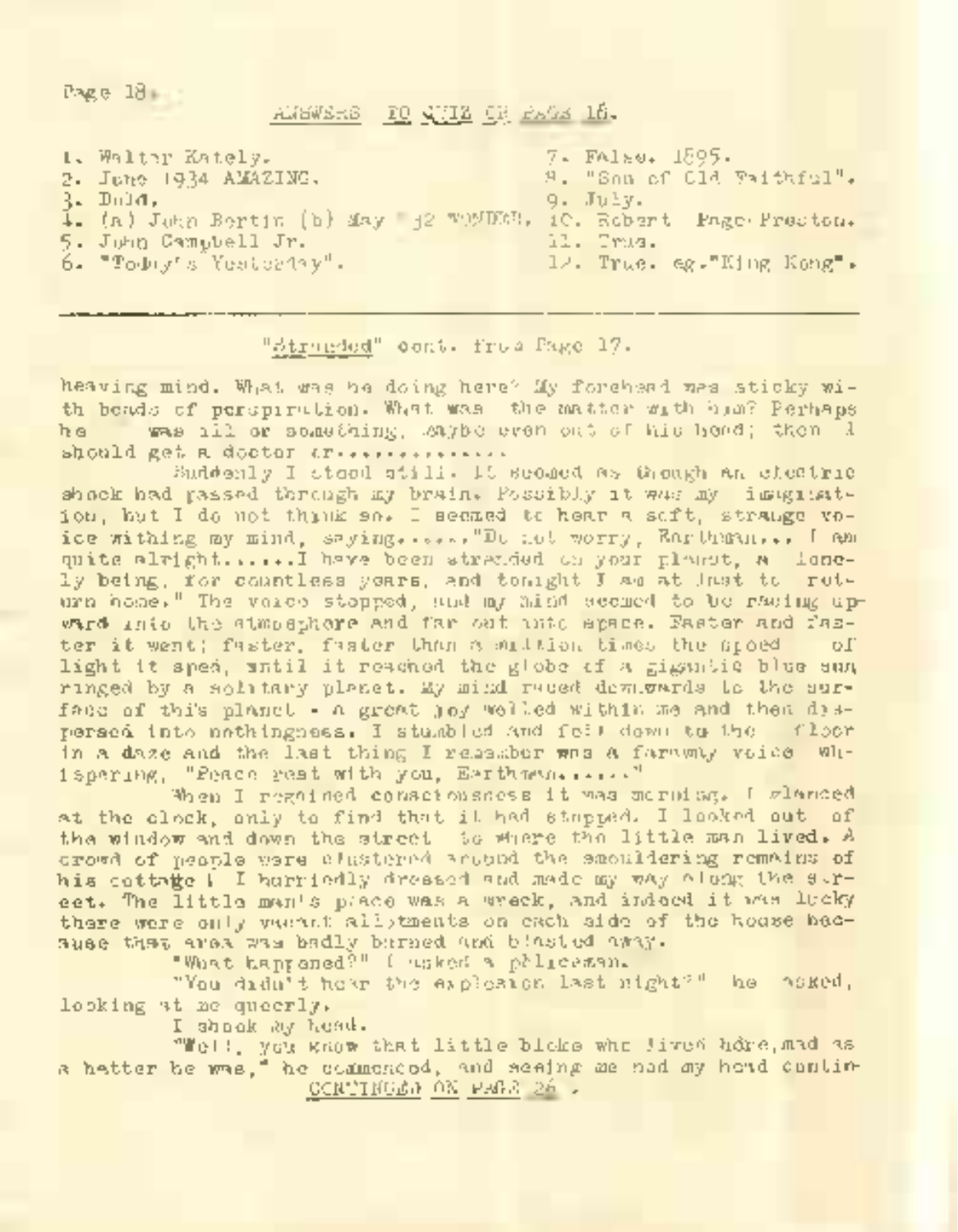Page 19<

And here, Cor ... 'Il of these interested (from the lousy supper" received, ii doesn't seem as if many were the a-support<br>navere to Don k consumed, in the a-si issue. The support<br>received was real, lousy, only one entry -from Bill Veney) Being received, *i* can't write 3/9 to buy 'Frank mind coney' for<br>one entry, sc, Jan frankd, Bill, that you'll receive nothing, for yno datry, so i'm propin, Dill, that you'll receive gothing for<br>your pains. Bill's soore incidentally, was 18 cut of a-p&sific 41. Here are *z'.e* answers.

. . . . . . . . .

1. "On the Brink , we amove! Smith, Jan 1946 FFA,

- 2. Rah Crane, detective, "Space Mirror" & " Murder in the Void", by Ed. Hamilton.
- 3• Kent....Ke-Tin Kent.

<sup>4</sup>. England....Ge

5« Giles....Gordon A. Giles.

6. Giles nabi oo\_a. .,.''..egici. of Space", "Ocmetoors" , "One Against the -^egicn", <sup>1</sup> y *~ack* 'JiHiamoon.

7« Friend....0 scar Friend.

- 8. "Easy Moi jy\* by 3d. Den. . . . April 4: 1779.
- 9. "Misfit", AST OING.

10. -"The Hew life", J-Coleridge, Mar 40 Sci-Fic;

11. West....Jack West or Sam West.

12. Castle....Robert Castle.

13. "Power Plant", Harl Vincent, Hev 39 ASTOCHLENG.

14. Crossie...Pelter Cress.

I?. "The. Black Fog", Don Wandrei, Feb- <sup>37</sup> TWS.

16. Sharp....DDSharu.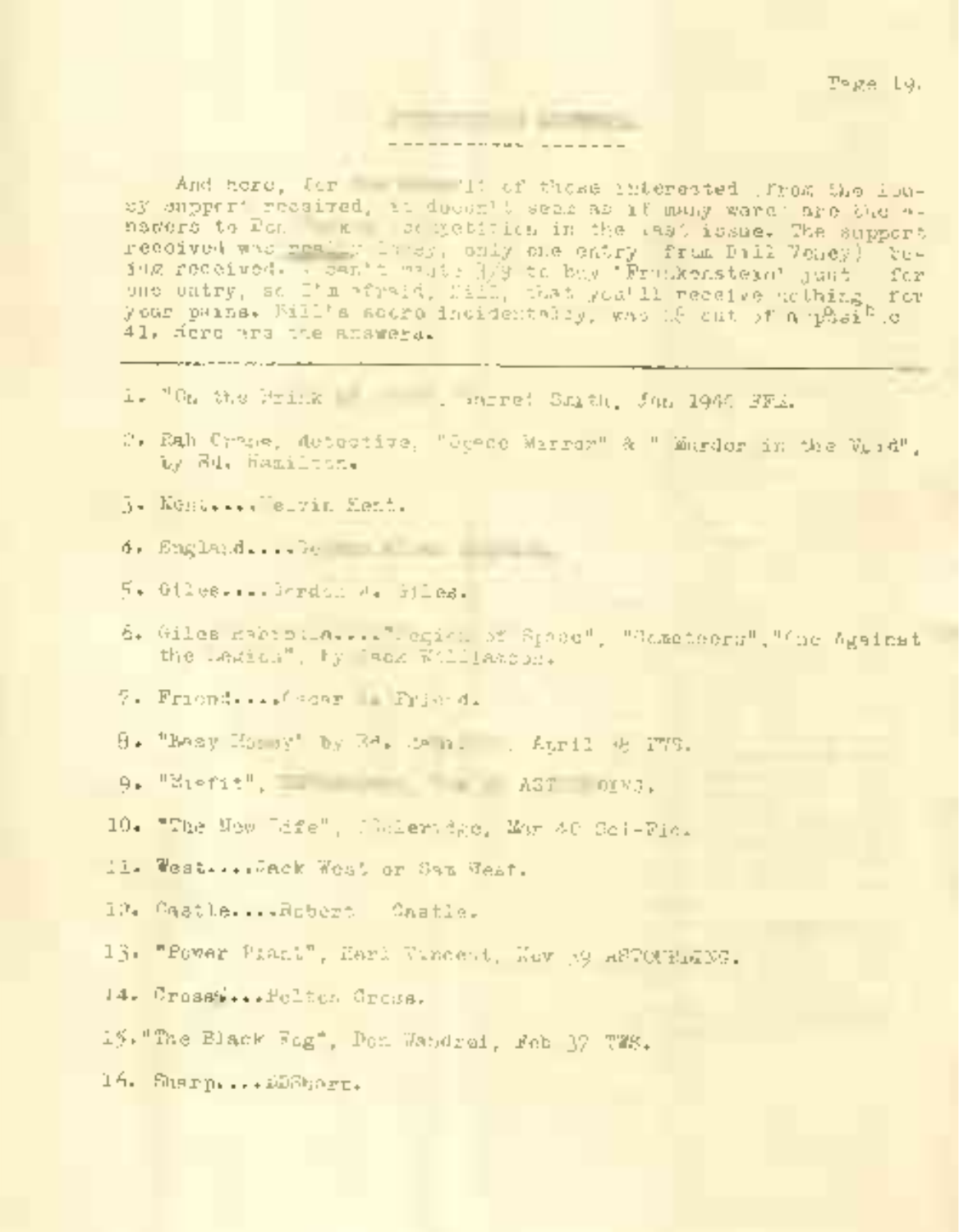Page 20. 17. Stone....Leslie F. Stone.

18. Skid snore ...Joe W. Skidmore.

19. Temple... .William P. Temple.

20. "Glimpse", MiVWellman, April <sup>38</sup> TWP.

■21. Rose.../.Dr. Walter Rose.

22. Penton.... The Penton & Blake Stories by JWCampbell Jr.

2j♦ Gold.•..HLGold.

24. "Feauty & the Beast", Kuttner, April 40. TW3.

25. "Hero", HLGold, Get 39 TWS.<br>26. "Subconseins", JHFoarn, Au

26. "Subconscious", JRFearn, Aug, 38 AMAZING?-

27. "Dust" Ladebach, Aug 39 Marvel SS.

28. "Rust", Jóneileam, Get 39 ASTCrNDIns.<br>29. "As in the Beginning", Jack Williamson, .rr 4C Future Pio.

30. "Tomorrow", John Taine, AprilyMay, 1933 Marvel SS<br>31. "Habit" Loster del Rev. Nev. 1949, Astronamental

31. "Habit" Lester del Roy, Nov<br>32. "Cany, L.S. de Camp.<br>33. "Hour of Judgement", R.A.Wi-

32. Carp, L.S. dn Camp, 7<br>33. – Wign of Julgement", B. 6 (3114 1308), Arg 31 Marvel 28.<br>34. – Walden Voyage", Tro Frielzin, Dec 30 133.<br>36. – Beyond the Stratsshere", Wiedlin, Francis, 30 AdASING.<br>36. – Beyond the Stratssh

37. "Esperiment", Roscoe Clarke, Auril 39 TWS.<br>35. Bond....Wolsen S. Bond.

38. Bond....Walson S. Bond.<br>39. "By Jevel" Dr. Walter S.

39. "By Jovel" Dr. Walter Ross, Neb-June 37 AMAZING.<br>40. "Dord of Tranerica", S40-kiontz, Feb 40 Byzanie ;

40. "Lord of Tranerioa", SACthlentz, Peb 39 Dynamic S3.

"White Barrier" BBLong, April 39 TWC.

. . . . . . . . . . . . . . . . **. . . .** . . . And that finishes AUSTRA-FANTASY for this issue. The you in Mayl